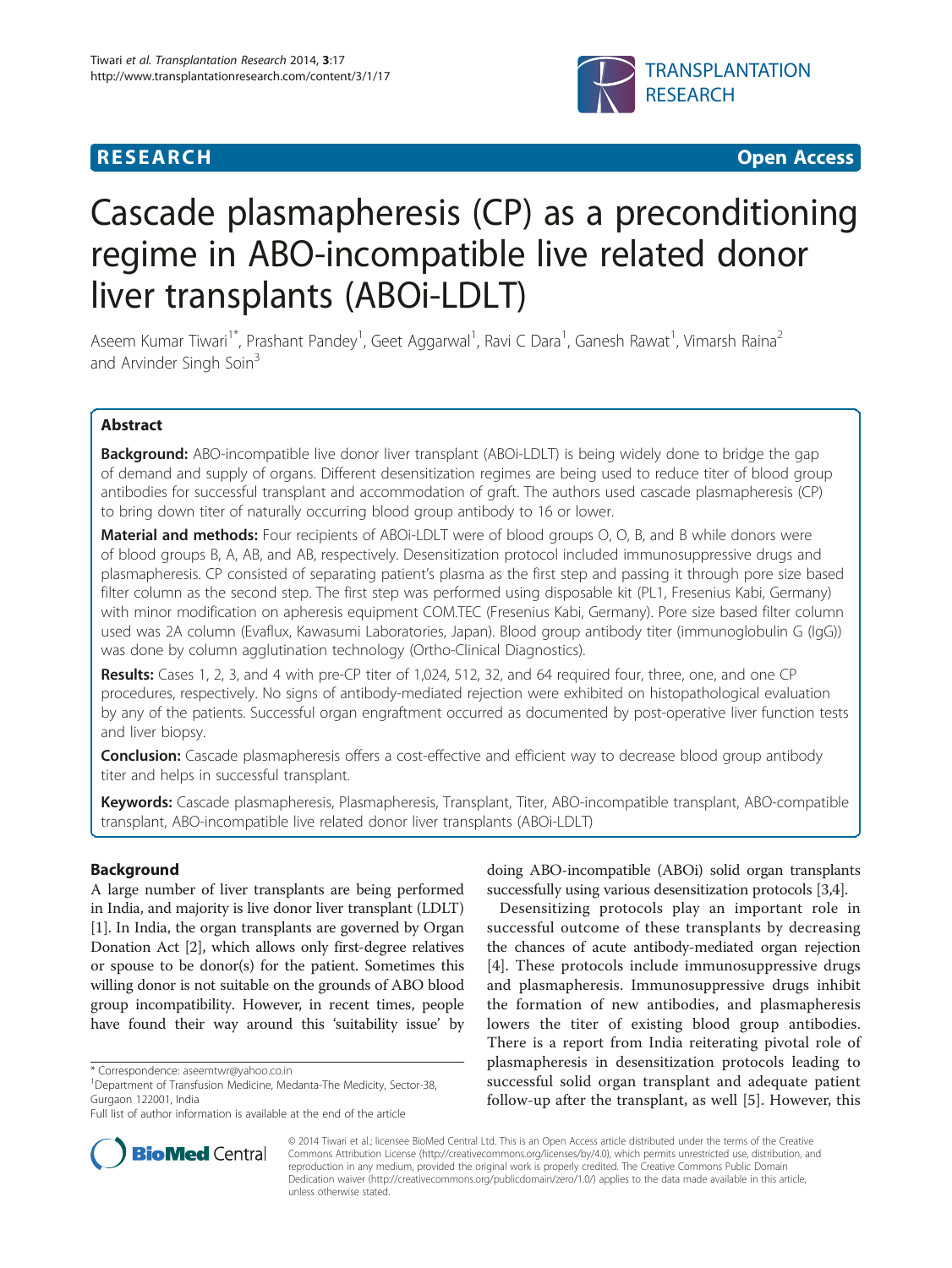was conventional plasmapheresis with removal of patient's plasma, and volume replacement was done with normal saline and donor fresh frozen plasma (FFP) units. We would like to present a case series of four consecutive ABOi-LDLT patients where we used cascade plasmapheresis (CP) successfully as a part of preconditioning regime to reduce the titer of naturally occurring antibody in ABO incompatible LDLT.

# Materials and methods

#### Patient and donor selection

Four patients with end-stage liver disease (ESLD) who did not have ABO-compatible donor in the family were enrolled for ABOi transplant program. They were explained about the process of ABOi-LDLT including the plasmapheresis protocol (CP) with its potential benefit in reducing antibody titer and possible adverse effects like citrate effect and changes in blood pressure, etc. Informed consent was obtained for CP from the patients. All the prospective donors underwent extensive medical and psychological assessment. The donors who qualified these assessments were briefed about the surgery, its duration, risks, length of stay in the hospital, etc. The donors then provided written consents for organ donation. The demographic profile, primary diagnosis, comorbid conditions, model for end-stage liver disease (MELD) score of these four patients, and demographic profile of their donors are given in Table 1.

# Desensitization protocol

Desensitization protocol included immunosuppressant drugs and cascade plasmapheresis.

# Immunosuppressant drug regime

The drug regime was started with anti-CD20 drug (rituximab) which was administered as a single dose of 100 mg, 19 days prior to planned date of surgery to inhibit formation of new antibodies. Thereafter, plasmapheresis was initiated to remove the existing blood group antibodies till the titer of 16 or lower was achieved. The other three immunosuppressive drugs (mycophenolate mofetil, tacrolimus, and glucocorticoids) were initiated prior to

Table 1 Profile of the patients and donors

the surgery as per the standard hospital protocol. Oral mycophenolate mofetil (MMF) 500 mg/twice a day was started 7 days prior to LDLT. Tacrolimus was initiated on the day of LDLT, and tacrolimus trough level was maintained between 10–15 ng/ml in the first 2 weeks, 7–10 ng/ml between 2–12 weeks, and 5–7 ng/ml until 6 months. Prednisolone was administered on the day of surgery at a dose of 2 mg/kg for 1 week, then at 1 mg/ kg for 2 weeks, then gradually tapered to 0.5 mg/kg by fourth week, and stopped 3 months after surgery. MMF and tacrolimus were continued for life. These three drugs were also used in ABO-compatible (ABOc) liver transplants.

# Cascade plasmapheresis

CP was initiated after an average of 19 days (range 11– 24 days) after rituximab administration. CP consisted of separating patient's plasma as the first step and passing it through a pore size based filter column as the second step. The first step was performed using plastic disposable kit (PL1, Fresenius Kabi, Germany) on the apheresis equipment COM.TEC (Fresenius Kabi, Germany). The pore size based filter column used was 2A column (Evaflux, Kawasumi Laboratories, Japan) [[6\]](#page-5-0). This column comes with tubing which is compatible and was used in conjunction with PL1 kit. The attachments were made under sterile conditions (laminar airflow) in a manner that the separated plasma would be the 'inflow' to the filter and the filtered plasma would be 'reinfusion' in the PL1 kit and thus, completing the vein to vein circuit. Though the disposable kit prescribed by the manufacturer for such procedures is P1R, the authors adapted routine kit used for plasma exchange PL1 for CP procedures. In PL1 kit used for conventional plasmapheresis, the separated plasma is replaced via the replacement of fluid pump (white) generally at the ratio of 1:1. The loop of the kit which passes through the replacement fluid pump was kept outside the pump in the modified circuit (Figure [1\)](#page-2-0). This minor modification was done since there was no need of 1:1 replacement. The replacement, if any, was done with 5% albumin through a separate intravenous line.

| Patient |                                      |                        |                                                   |            |             | Donor        |                                         | Titer |
|---------|--------------------------------------|------------------------|---------------------------------------------------|------------|-------------|--------------|-----------------------------------------|-------|
|         | Case number Age and gender Diagnosis |                        | Comorbid conditions<br>(indication for transplant | MELD score | Blood group | with patient | Relationship Blood group Baseline titer |       |
| Case 1  | 33/F                                 | liver disease (CLD)    | HCV-related chronic Jaundice, ascites, PH         | 19         | O positive  | Sibling      | B positive                              | 2,048 |
| Case 2  | 42/M                                 | Crypotogenic CLD       | Jaundice, ascites, HRS                            | 19         | O positive  | Wife         | A positive                              | 1.024 |
| Case 3  | 56/M                                 | $HCV$ -related $ClD$   | SBP, HE, Ascites                                  | 18         | B negative  | Daughter     | AB positive                             | -64   |
| Case 4  | 59/F                                 | <b>HCV-related CLD</b> | Cholecystitis, PH, HCC                            | - 19       | B positive  | Daughter     | AB positive                             | -64   |

PH portal hypertension, HRS hepatorenal syndrome, SBP subacute bacterial peritonitis, HE hepatic encephalopathy, HCC hepatocellular carcinoma.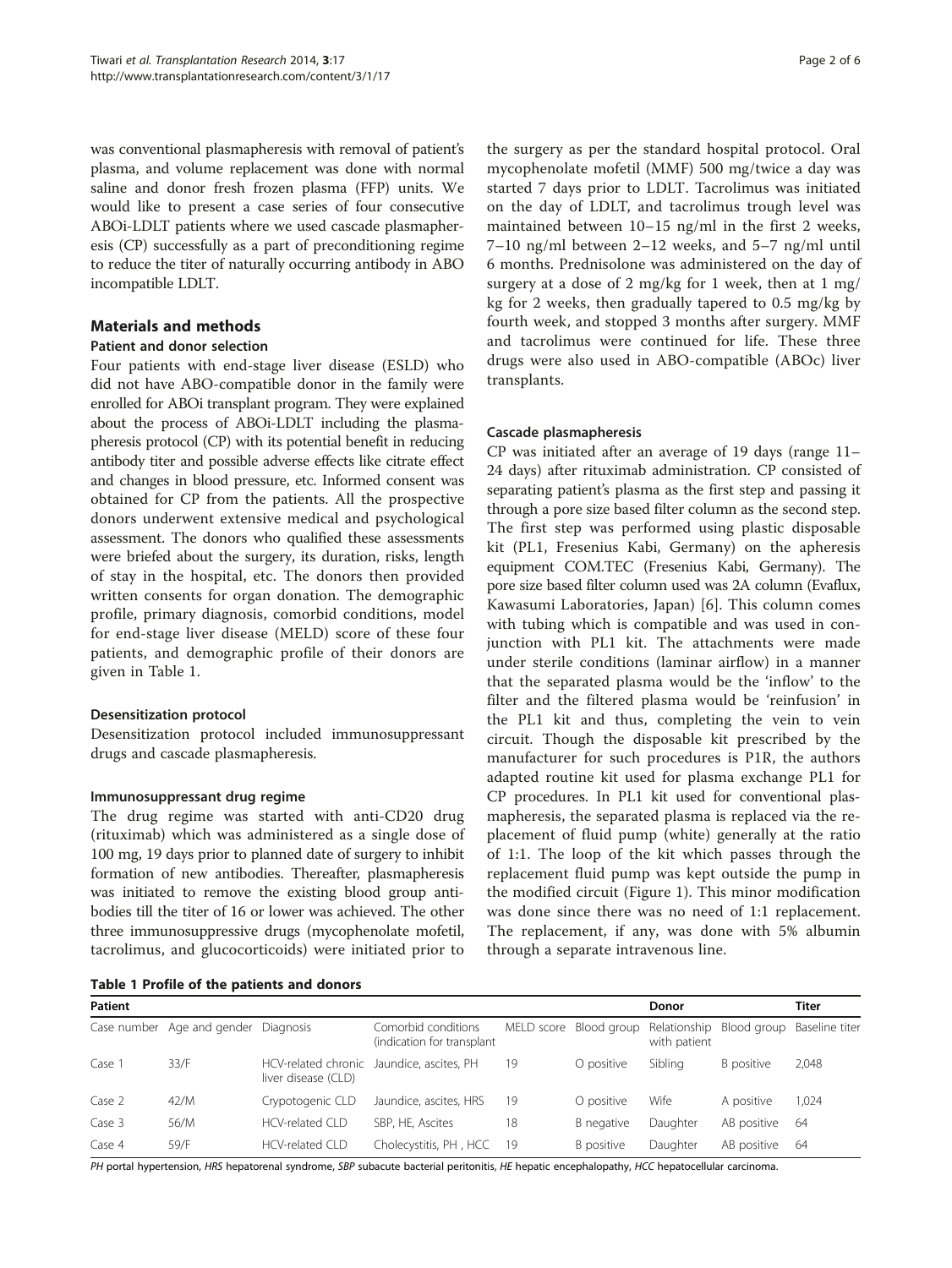<span id="page-2-0"></span>

#### 2A column

The pore size based column was a semi-selective column and manufactured in different pore sizes (2A, 3A, 4A, 5A). The 2A column performs well with separation of globulins and albumin. The sieving coefficient of the column for IgM is 0.0, immunoglobulin G (IgG) is 0.2, and albumin is 0.62. The sieving coefficient is defined as the ratio of a solute in the filtrate to the simultaneous concentration of the same solute in the plasma. In other words, sieving coefficient is the ratio of solute returned to the patient. The manufacturer markets the 2A column for various applications including nephrologic (rapidly progressive glomerulonephritis, Goodpasture's syndrome, ABOi renal transplant), dermatologic (pemphigus vulgaris, bullous pemphigoid), systemic lupus erythematosus, neurologic (myasthenia gravis, Guillain-Barre syndrome, chronic inflammatory demyelinating polyradiculoneuropathy), etc. With the understanding of the principle, the authors used 2A column for decreasing the antibody titers in ABOi-LT.

#### Titer

The blood group antibody titer was done by column agglutination technology (Ortho-Clinical Diagnostics). The cassettes used were anti-IgG, anti-C3d, and polyspecific (Ortho BioVue System, Ortho-Clinical Diagnostics, High Wycombe, UK), and the technique was low ionic salt solution-indirect antiglobulin test (LISS-IAT). The procedure was the same as published previously [\[5](#page-5-0)], and only IgG was considered to decide upon patient management. The titer was done before and after each CP procedure before surgery, daily for 7 days after surgery, and at least twice weekly till 6 weeks post-surgery.

#### Ethical clearance

The protocols used for desensitization were 'standard of care'. The study was purely an observational one, and therefore, no ethical approval was needed.

#### Result

The desired titer of 16 or lower was achieved in one to four CP procedures. The cases 1, 2, 3, and 4 with the pre-CP titer of 2,048, 1,024, 32, and 64 required four, three, one, and one CP procedures, respectively. Figure [2](#page-3-0) shows titer in the four patients, respectively. Titer of the three patients (except case 2) remained low (below 16) throughout the post-operative period. In case 2, the titer went up from 16 to 128 post-LDLT along with increment in liver enzymes necessitating intravenous immunoglobulins (IVIG) and three consecutive CP on post-operation day 2, 4, and 6.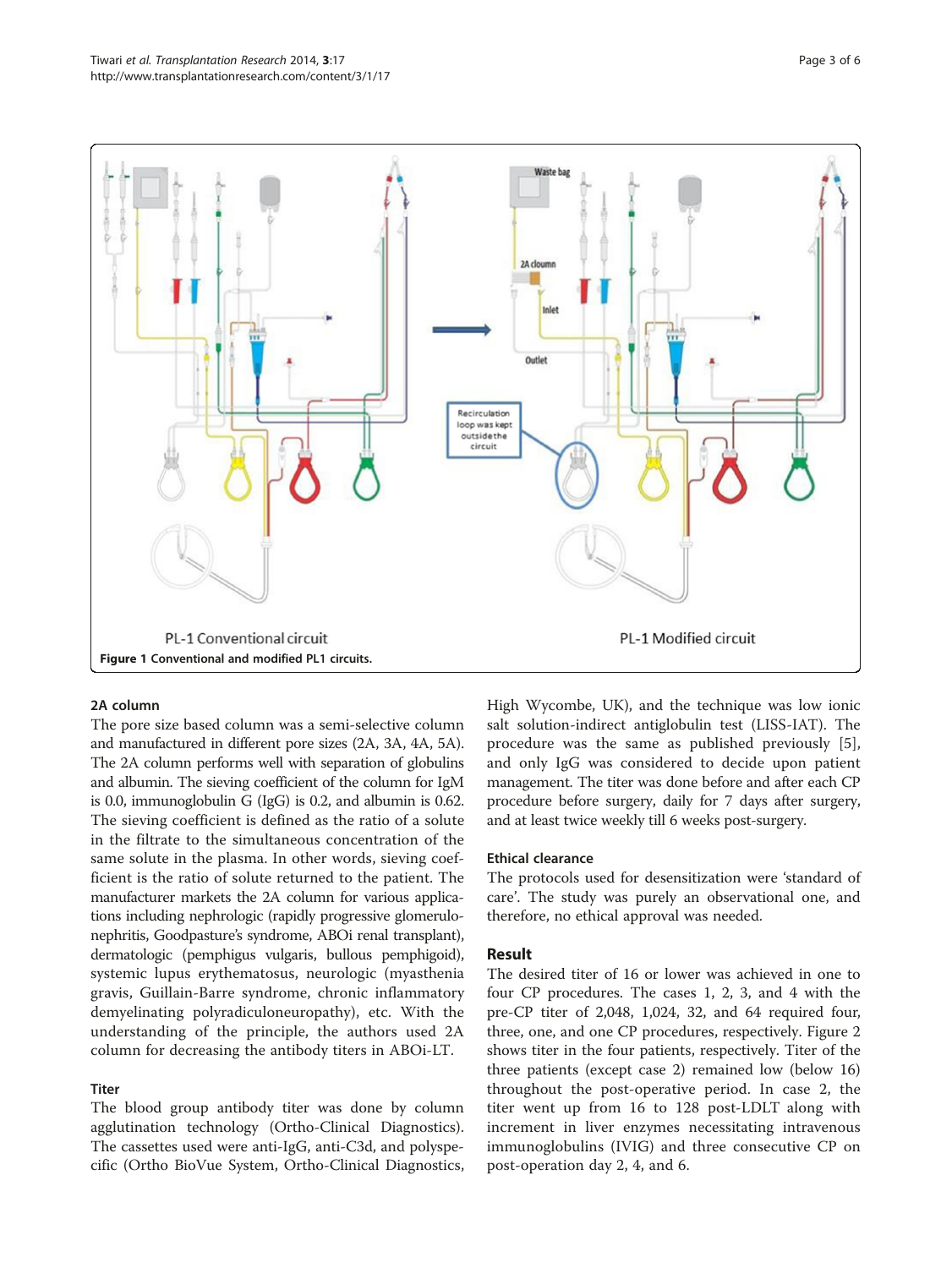<span id="page-3-0"></span>

Post-operative hospital course was largely uneventful. No histopathological evidence of antibody-mediated rejection was exhibited by any of the four patients in the biopsy performed at 1 month (protocol biopsy) post-LDLT. Successful organ engraftment occurred as documented by post-operative liver function tests, ultrasonography, and liver biopsy. Two out of four patients (case no. 3 and 4) had sinus ventricular tachycardia, two and 17 days post-LDLT, respectively, which was managed by intravenous diltiazem. Antibiotics administered prophylactically to all four patients were pipracillintazobactum and teicoplanin. Case no. 3 required additional antibiotics (linezolid, polymixin E, and meropenem) on post-operation day 3 based on culture and sensitivity of blood and endotracheal tube secretions. All the four patients were discharged after an average of 21 days (range 20–23 days) with dietary and medical advice.

Follow-up regime after discharge was once a week until 3 months, once a fortnight till sixth month, once a month till 2.5 years, and once every 2 months till life. Case 1 was readmitted on post-operation day 56 with acute pancreatitis. She succumbed despite 5 days of active medical management. All other three patients continue to do well with mean follow-up of 9 months.

#### **Discussion**

Rituximab was given to all four patients to inhibit the formation of new antibodies and thus, decrease the titer of naturally occurring blood group antibodies. Plasmapheresis was subsequent to antibody titer decrease obtained by rituximab alone as evidenced by antibody titer monitoring. However, either there was no decrease in titers or at best decrease by one dilution. Plasmapheresis sessions achieved the desired levels of 16 or less thereafter. Plasmapheresis, therefore, remains an integral part of any desensitization regime.

Plasmapheresis can be conventional, cascade, or adsorption. While the conventional plasmapheresis is completely nonspecific with removal of entire plasma and its substitution with replacement fluid like FFP, albumin, normal saline alone, or more commonly in combination; cascade plasmapheresis is semi-selective with removal of high molecular weight substances mainly immunoglobulins; and some amount of albumin and adsorption column plasmapheresis is the most specific with removal of only ABO-specific immunoglobulins.

In India, solid organ transplant with conventional plasmapheresis is already reported [\[5](#page-5-0)]. Our series of ABOi solid organ transplants with CP with slight modification is probably one of the first such reports. The advantages of cascade plasmapheresis are that largely immunoglobulins are removed (100% IgM, 80% IgG) and most of the albumin and other plasma proteins (62%) are returned to the recipient. Though small amount of albumin is lost, it is much smaller as compared to conventional plasmapheresis. This also means that there is a very little need for replacement fluids. The mean amount of replacement fluid (5% albumin) required in our four patients was 500 ml (range = 250–700 ml). The lower volume of replacement fluid required in this series is in agreement with other published reports [\[7](#page-5-0)]. The procedure resulted in very little hemodynamic changes as exhibited by stable vitals of the patients monitored during the procedures. Further, as against the number of conventional plasmapheresis procedures required to achieve the desired titer, the number of CP procedures in our series was substantially fewer as shown in Table [2](#page-4-0).

This translated into multiple advantages for the patient. The patients could undergo early transplants which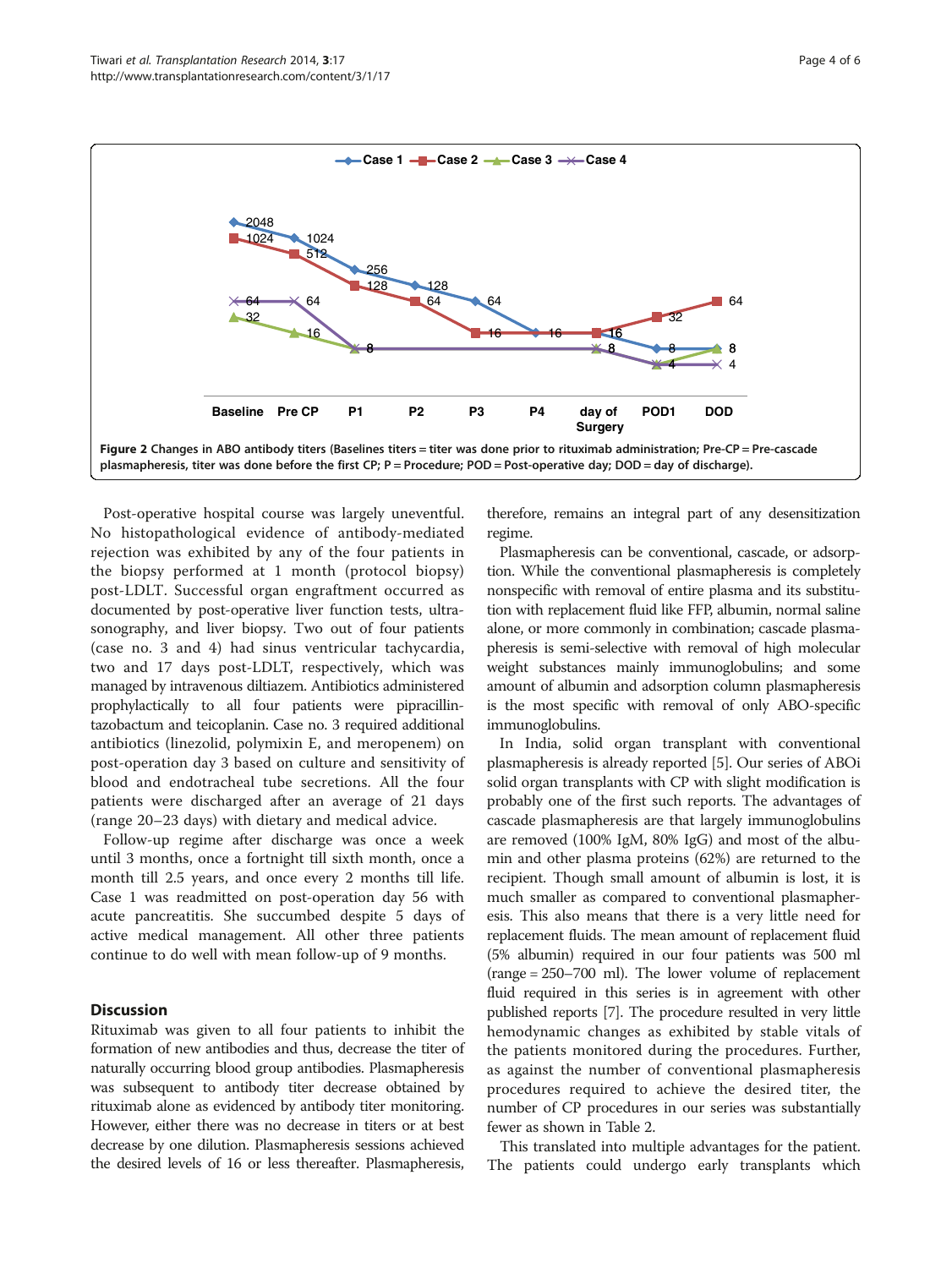| Case (pre-CP titer IgG) | Number of conventional<br>plasmapheresis as per<br>quidelines [8] | Costs of conventional<br>procedures in US dollars | Number of CP procedures<br>in this series | Costs of CP<br>in US dollars | Cost savings<br>in US dollars |
|-------------------------|-------------------------------------------------------------------|---------------------------------------------------|-------------------------------------------|------------------------------|-------------------------------|
| Case 1 (2,048)          | $10 - 12$                                                         | 6.417                                             | 4                                         | 3.333                        | 3,084                         |
| Case 2 (1,024)          | $10 - 12$                                                         | 6.417                                             |                                           | 2.500                        | 3,917                         |
| Case 3 (32)             |                                                                   | 1.750                                             |                                           | 834                          | 916                           |
| Case 4 (64)             | $4 - 5$                                                           | 2.625                                             |                                           | 834                          | 1.791                         |

<span id="page-4-0"></span>Table 2 Comparison between numbers of plasmapheresis procedure required as per guidelines and number of procedures in the present series and their costing

resulted in a shorter length of hospital stay, lesser chances of infection due to fewer interventional procedure, and better patient compliance. Though the disposable kit prescribed by the manufacturer for such procedures is P1R, the authors adapted routine kit used for plasma exchange PL1 for CP procedures. This was easily available since PL1 is used very often (for plasma exchange procedures), and it also meant that the authors did not have to maintain two separate inventories of P1R and PL1. Though individual CP procedure was more expensive as compared to conventional procedure (\$834 vs. \$584), there was cost saving since overall number of procedures in all four cases were substantially lower as compared to the possible number of conventional procedures (Table 2).

Most centers would possibly not consider a patient with baseline titer higher than 512 for ABOi transplant. The authors had to take two patients for ABOi transplants with titer higher than 512 (2,048 and 1,024) since there were no suitable ABOc donors, and patients' condition were deteriorating. Post-operatively titers were monitored daily, and in three patients, they remained low (<16). However, in one patient (case 2), the titers rebounded 2 days after surgery with increment in liver enzymes. This necessitated IVIG and three CP procedure on alternate days for 6 days before the patient stabilized and the liver enzymes came down to normal values. Though the titer in case 2 continued to remain high (Figure 3), the patient did well as per clinical and lab parameters.

Immediate post-operative follow-up of patients revealed ventricular tachycardia in two out of the four patients, which could be managed easily by antiarrhythmic agent. One patient had to be put on higher antibiotics based on culture reports to which the patient responded well. One patient (case 1) was readmitted because of acute pancreatitis and died after successful discharge. Larger series of patients would establish long-term safety of such patients.

# Conclusion

ABO blood group hurdle has now been crossed, and ABO-incompatible solid organ transplants are being successfully performed in India and other countries. ABO-incompatible liver transplant can and should be an option for seriously ill patients, who are awaiting transplantation and should be offered to all patients in cases of immediate need of allograft and are without any blood group compatible organ donor. Cascade plasmapheresis using modified PL1 offers a cost-effective and efficient way to decrease the blood group antibody titer and helps in successful transplant.